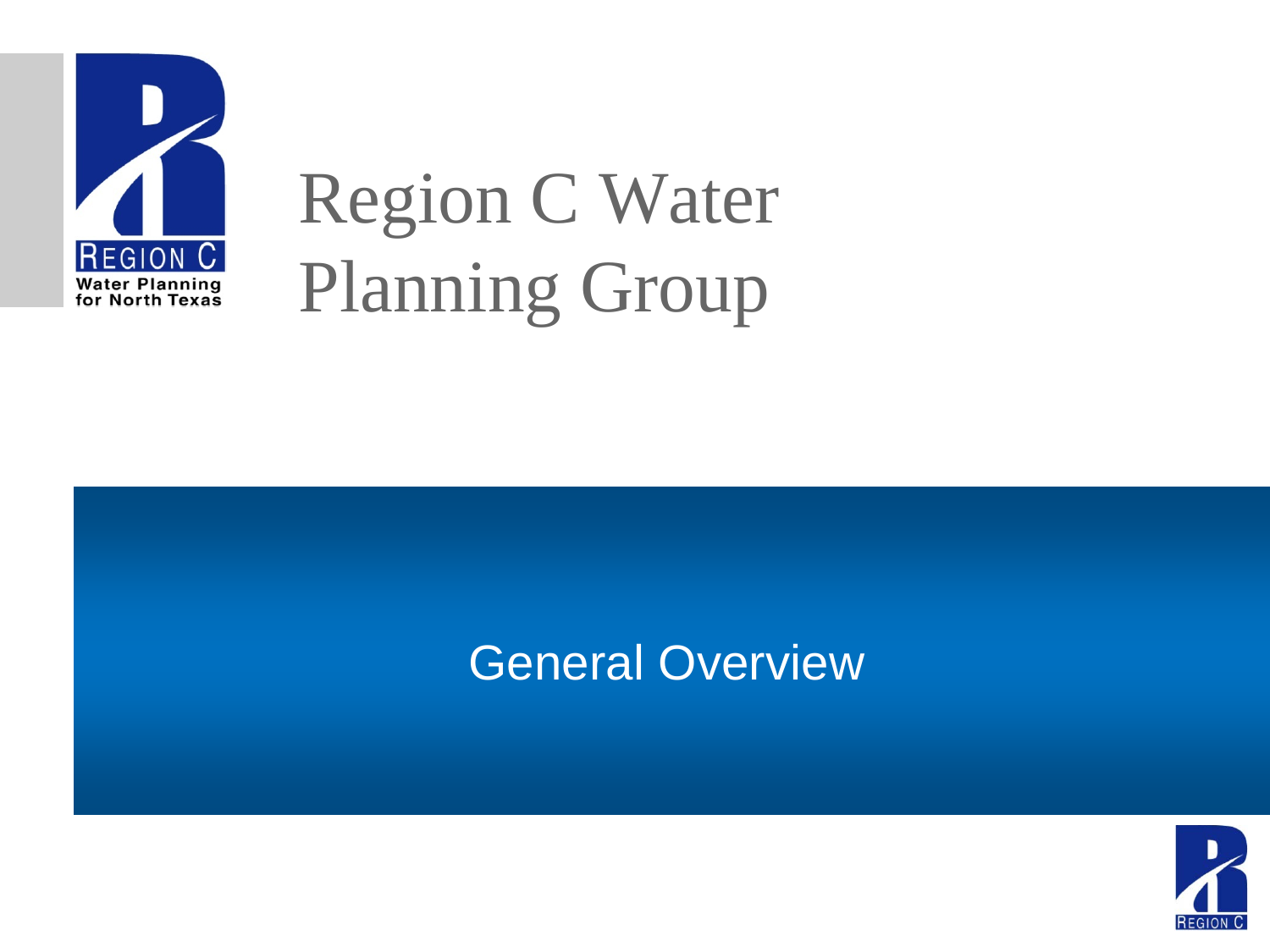## What is Regional Water Planning?

- Texas legislature enacted water legislation in 1997 with Senate Bill 1 (SB 1)
- Established new approach to water planning and management in Texas
	- Prior to SB 1, State Water Plan developed at State level by TWDB (top-down planning)
	- SB 1 changed system to bottom-up planning incorporating local, regional, and public participation

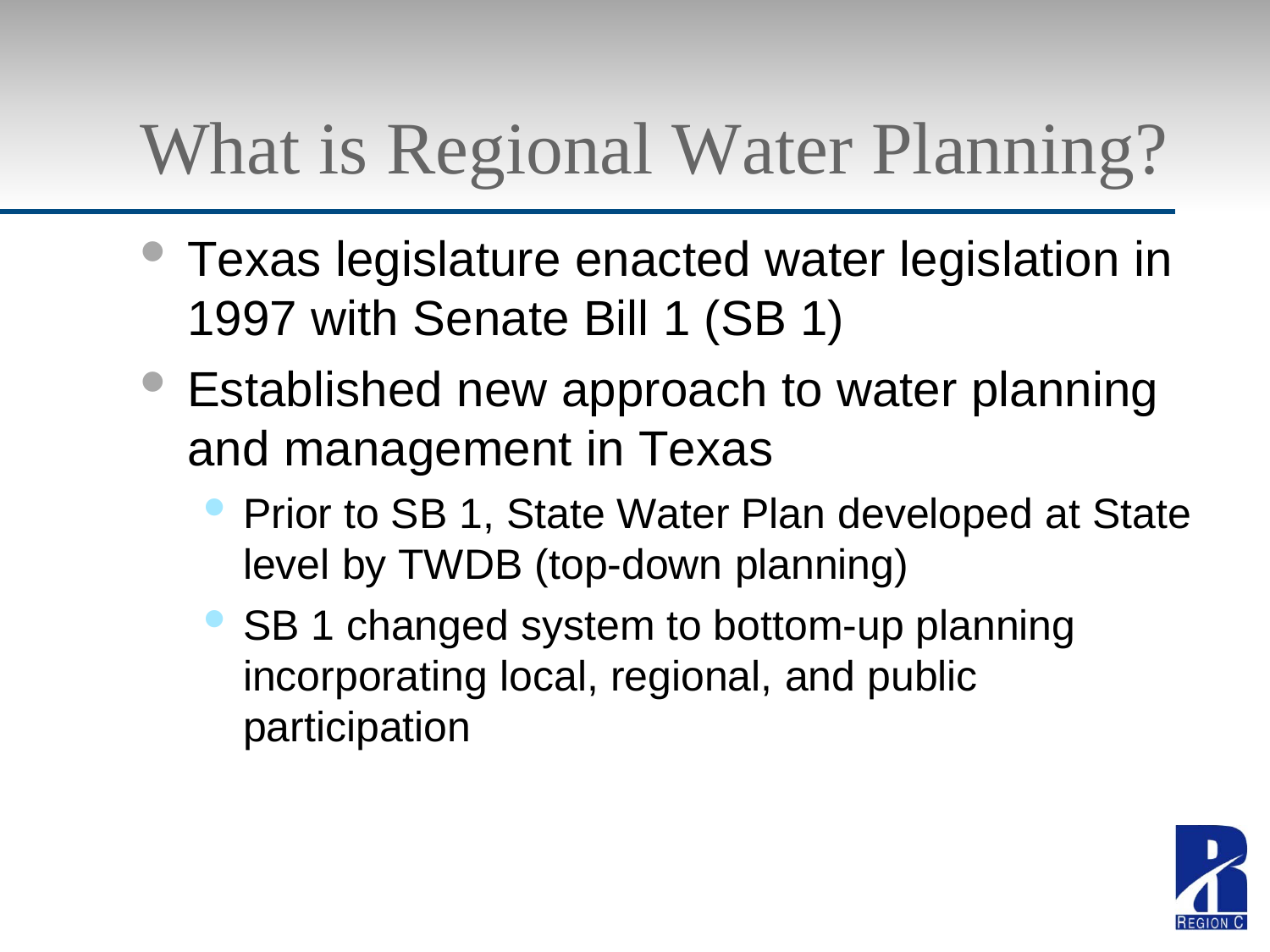- 16 Regions defined by TWDB (A through P)
- Many chose to rename region based on location name (Region  $A \rightarrow$ Panhandle Regional Planning Area)

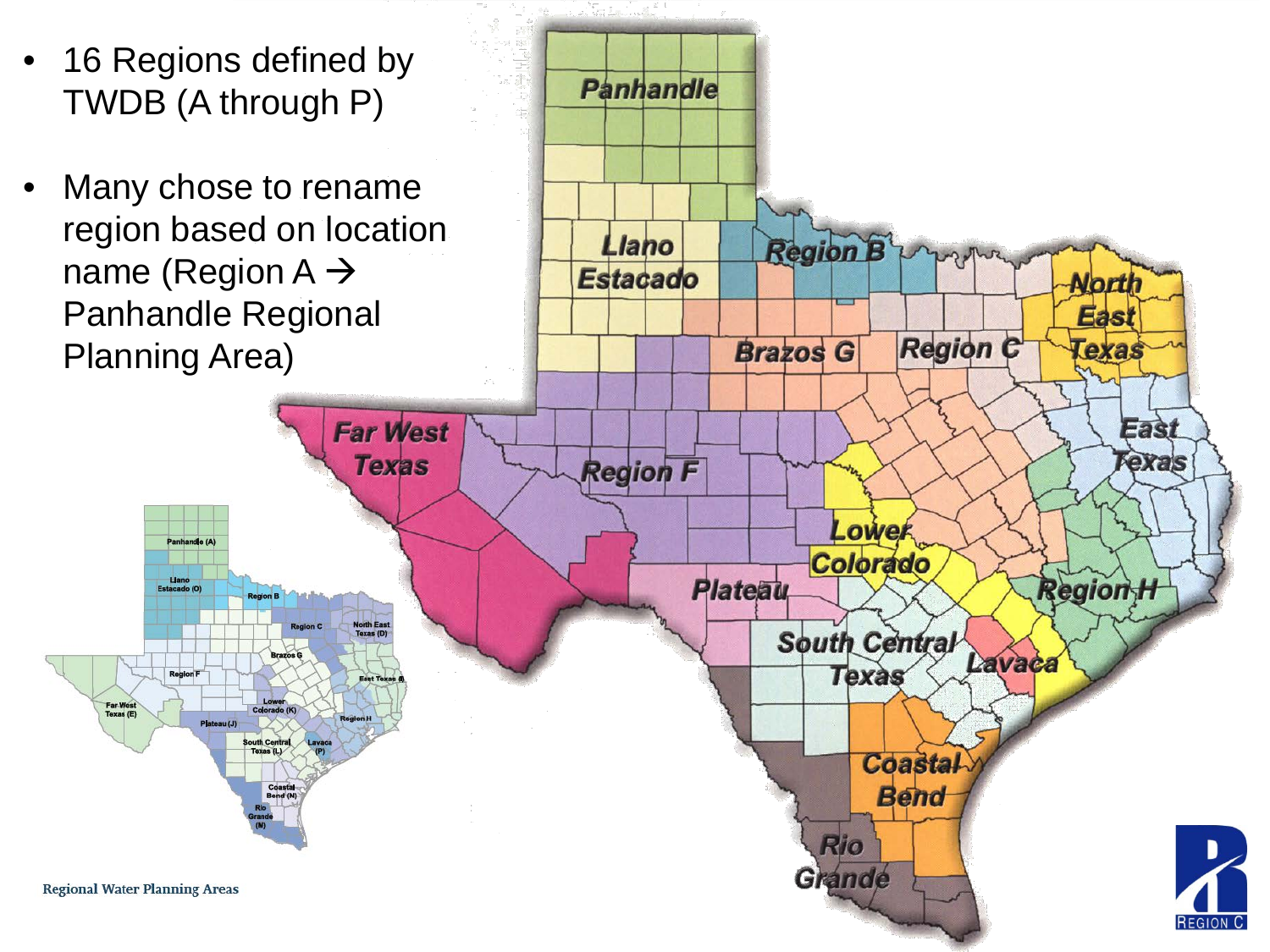## What is Regional Water Planning?

- Five-year planning cycles
	- 1st cycle  $\rightarrow$  2001 Regional Water Plans  $\rightarrow$  2002 State Water Plan
	- $2<sup>nd</sup>$  cycle  $\rightarrow$  2006 Regional Water Plans  $\rightarrow$  2007 State Water Plan
	- $3<sup>rd</sup>$  cycle  $\rightarrow$  2011 Regional Water Plans  $\rightarrow$  2012 State Water Plan
- Currently working on the  $4<sup>th</sup>$  cycle of planning that will result in 2016 Regional Plans and 2017 State Water Plan
- Projects must be "consistent" with regional and state water plans to obtain TCEQ permits or TWDB funding

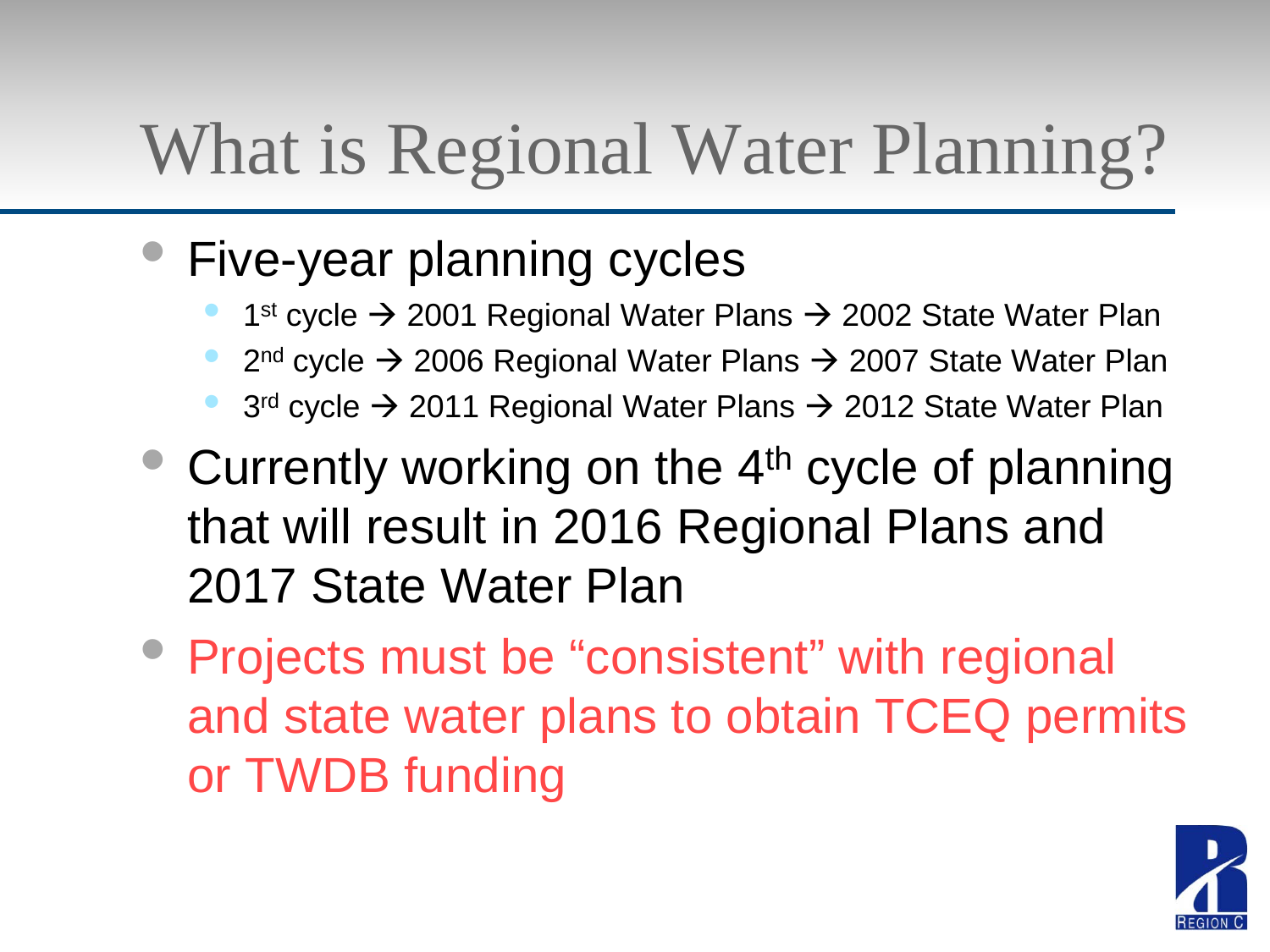# Region C Water Planning Area

- Region C Water Planning Area
	- 16 Counties
	- **Urban core** (Metroplex)
	- Suburban Ring
	- **Rural outer counties**



Counties:

Collin, Cooke, Dallas, Denton, Ellis, Fannin, Freestone, Grayson, Henderson (partial), Jack, Kaufman, Navarro, Parker, Rockwall, Tarrant, Wise.

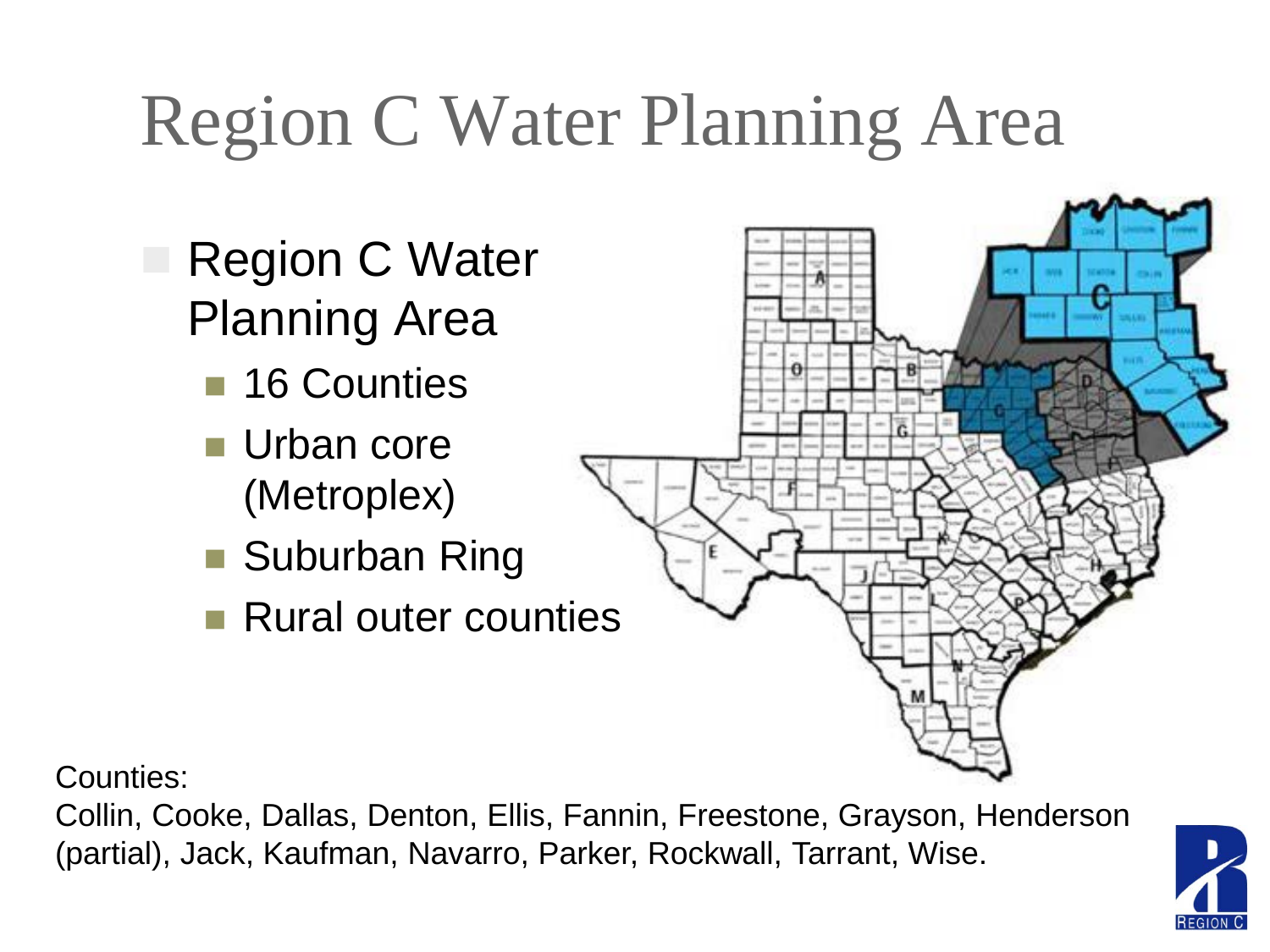# Region C Water Planning Group

- 22 members representing:
	- **Municipalities**
	- River Authorities
	- **Counties**
	- **Groundwater** Management Areas
	- Public
	- **Environment**
- Electric Generating **Utilities**
- Water Utilities
- **Water Districts**
- **Industry**
- Small Business
- **Agriculture**

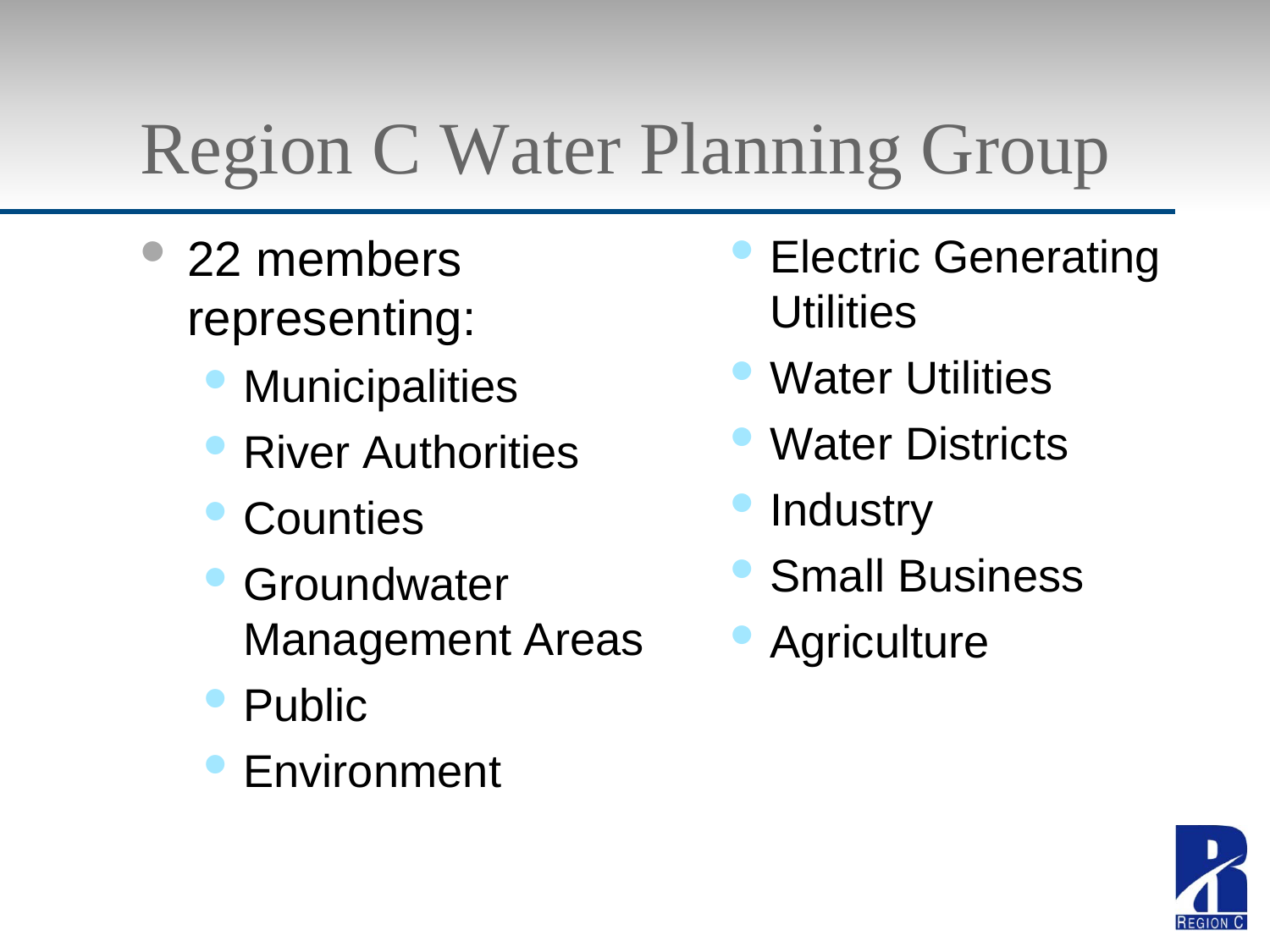### Regional Water Planning Process

- Political subdivision North Texas Municipal Water District (NTMWD)
- Consultant Team
	- Freese and Nichols
	- Alan Plummer and Associates Inc.
	- CP&Y
	- **Cooksey Communications**
- TWDB State Level
	- Sets rules, guidelines
- Region C Water Planning Group (RCWPG) Regional Level

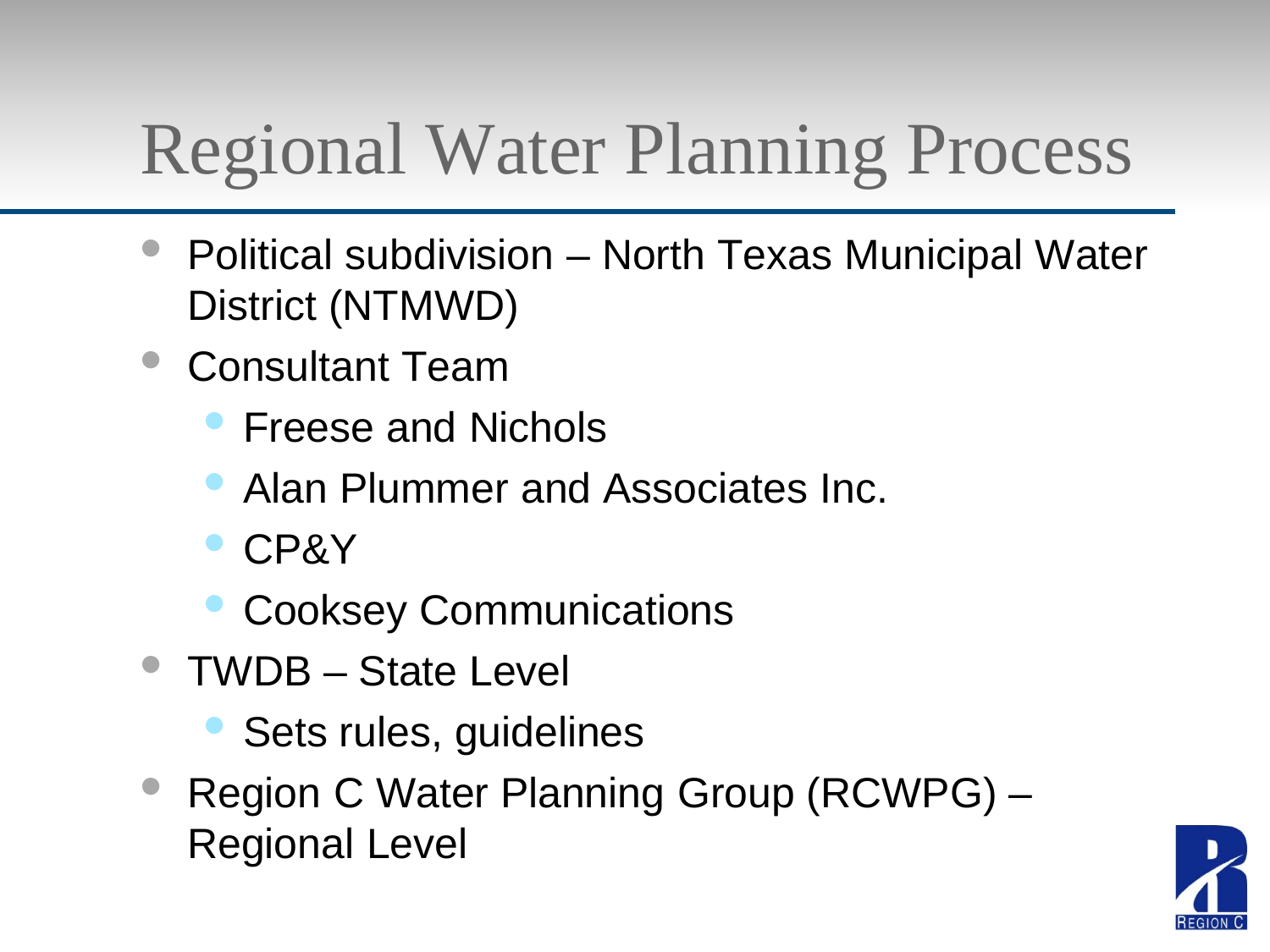# Region C Water Planning Group Responsibilities

- Consider local plans
- Develop and adopt regional water plans
- Consider public input
- Provide region-specific analyses
- Offer *preliminary, planning-level analysis* of water management strategies
	- No regulatory authority
	- Process is designed to be "bottom up" approach to planning

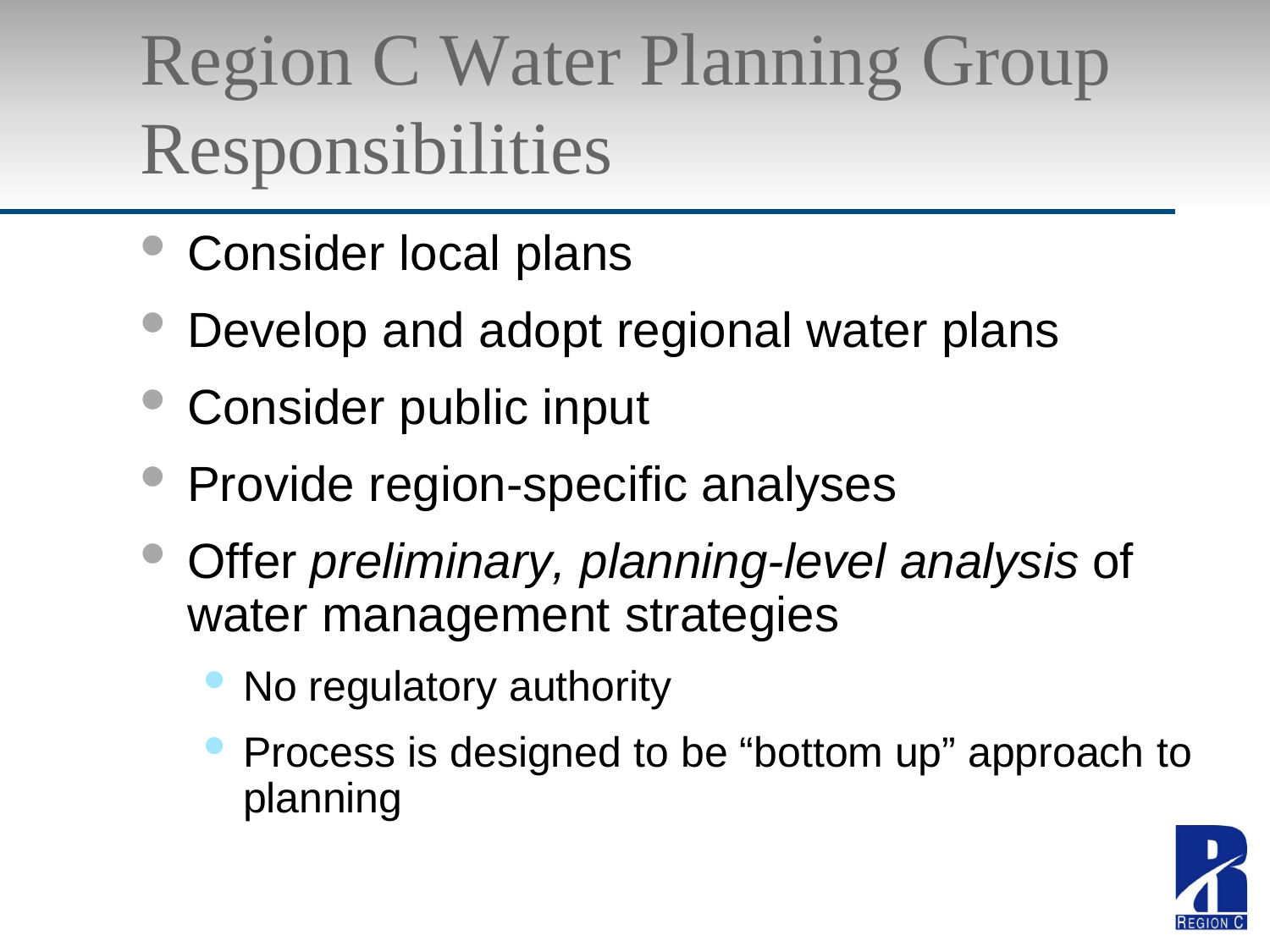## Regional Water Planning Trifecta



- How much water do we need?
	- Demand projections
- How much water do we have now?
	- Water availability analysis
- How will we meet our future water needs?
	- Water management strategies

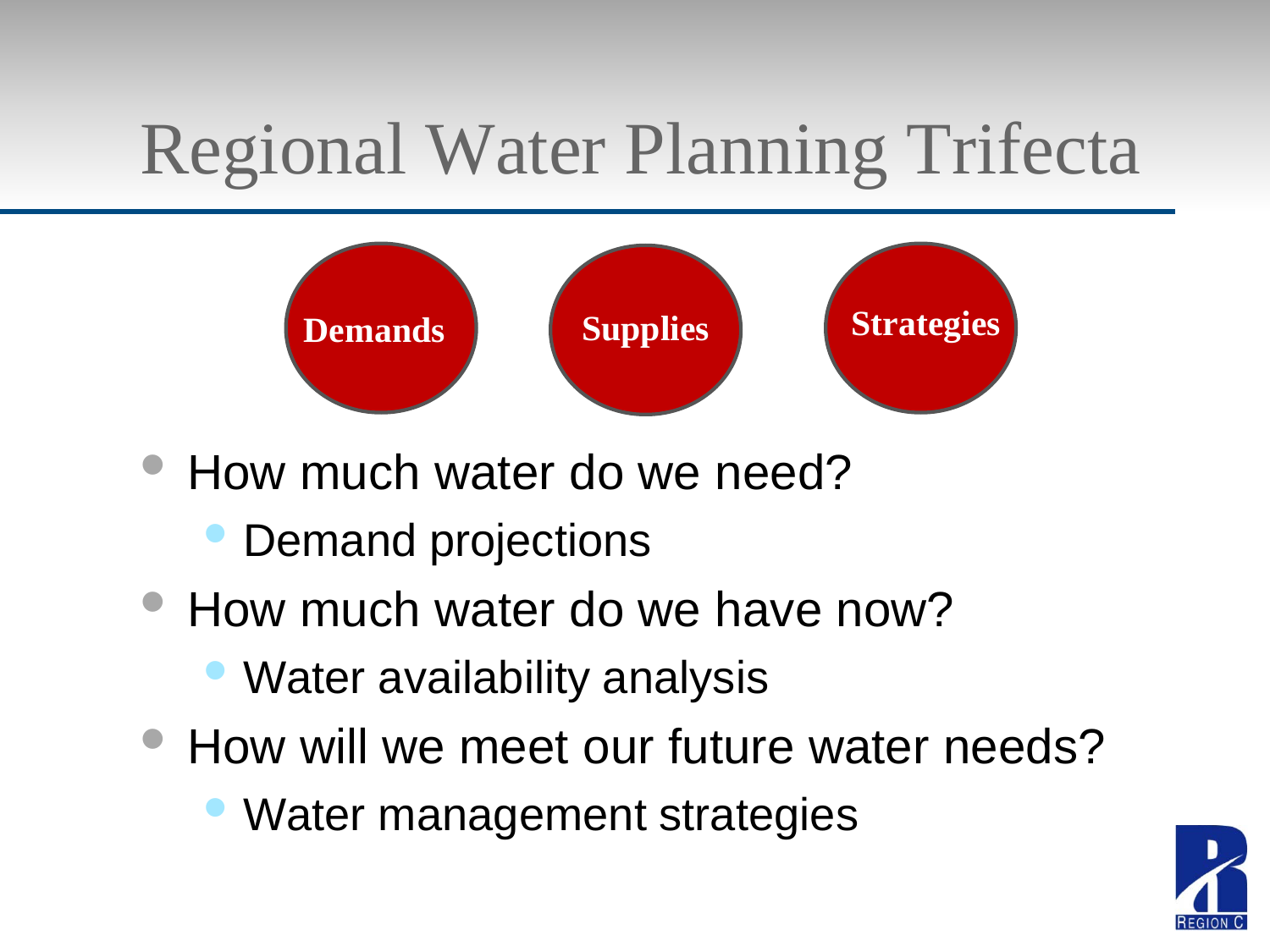#### Demands

- Water User Groups (WUG)
	- **Municipal**
	- **Manufacturing**
	- **Irrigation**
	- **Livestock**
	- **Mining**
	- **Steam Electric Power**
- Wholesale Water Providers (WWP)

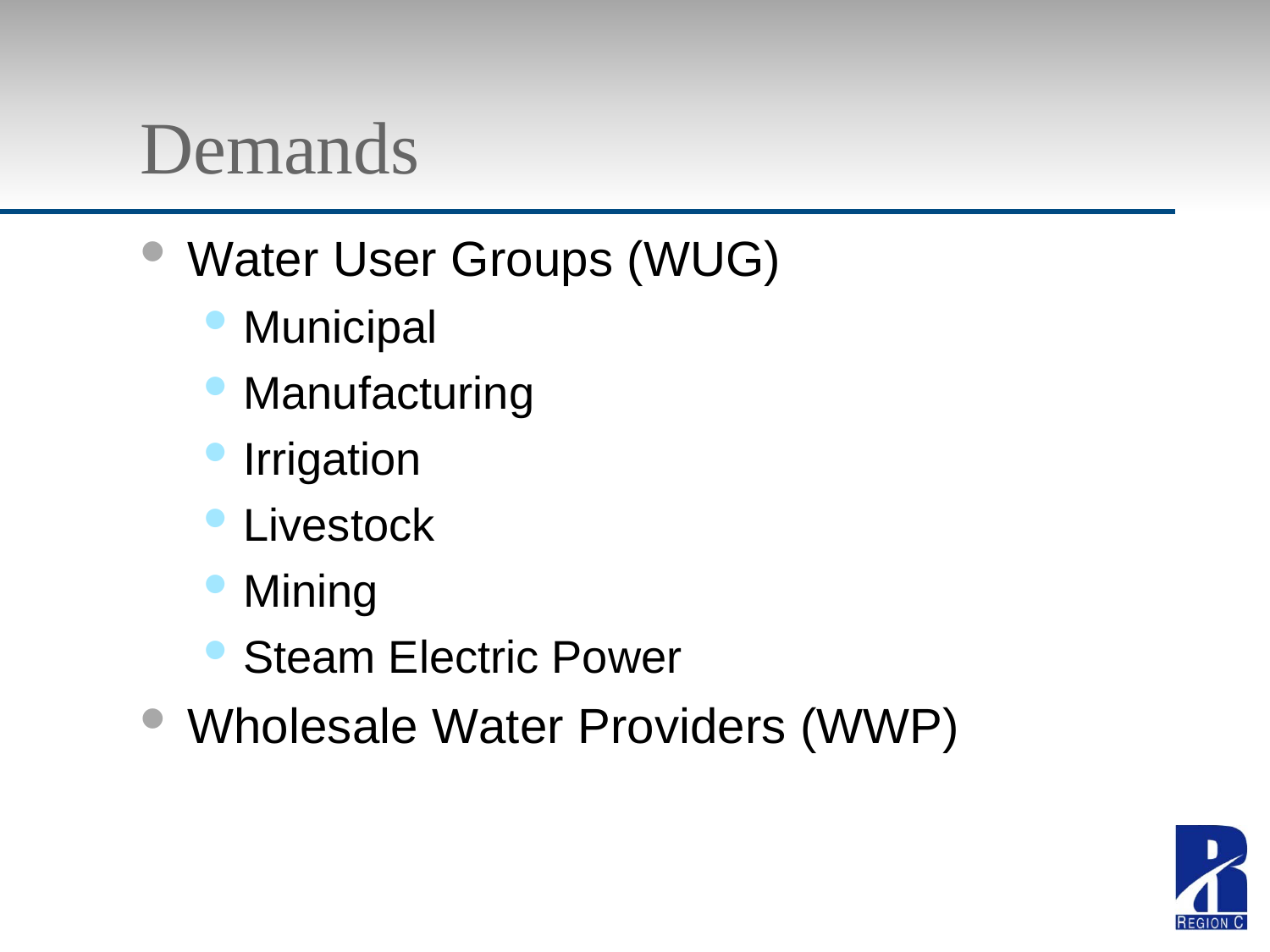## Major Region C Wholesale Water Providers

- NTMWD North Texas Municipal Water Dist
- TRWD Tarrant Regional Water District
- GTUA Greater Texoma Utility Authority
- TRA Trinity River Authority
- City of Dallas
- UTRWD Upper Trinity Regional Water Dist
- City of Fort Worth

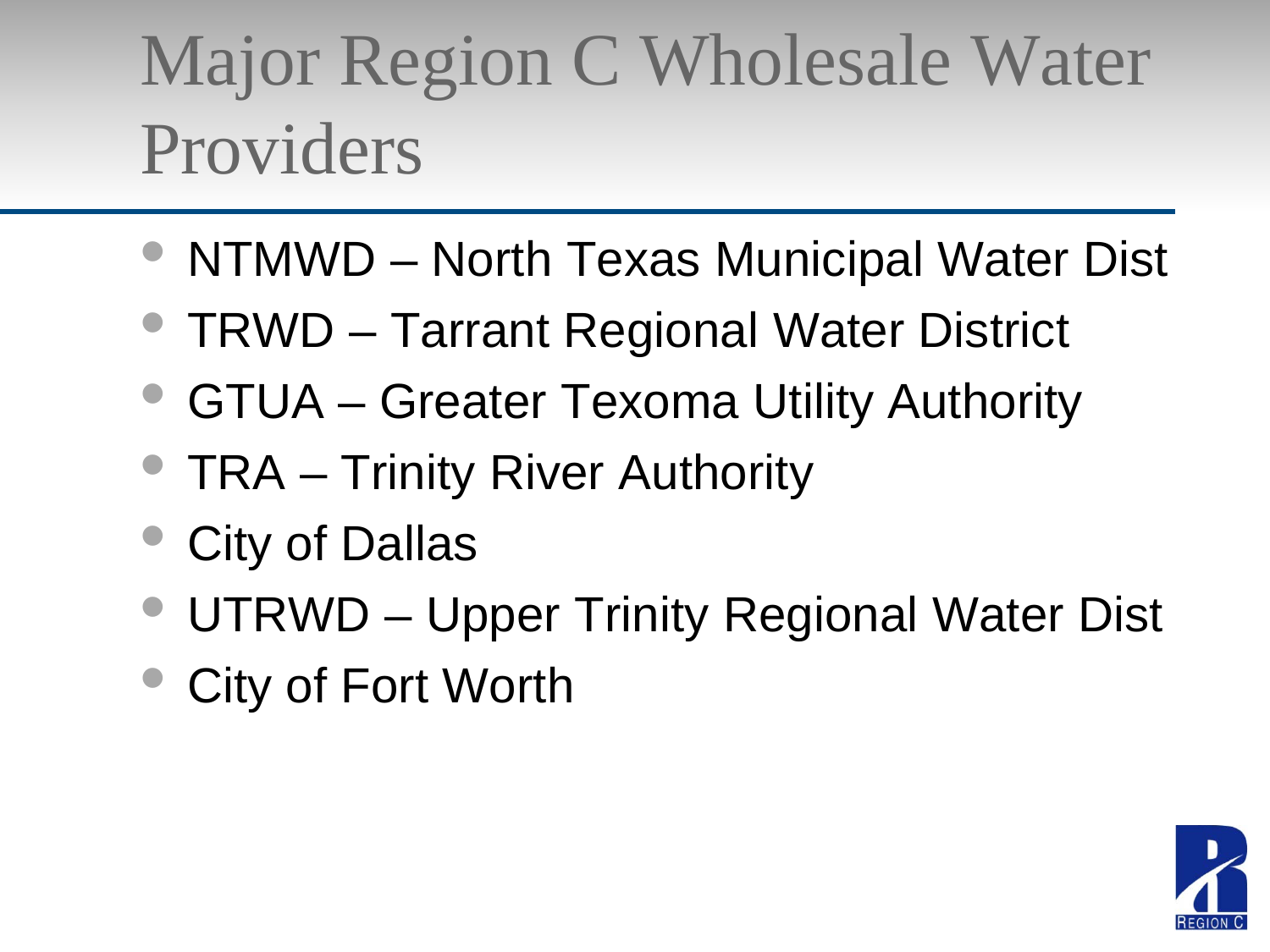#### Demand – Year 2020

Demand (acre-feet/year)

Region C accounts for 25% of the population of the State of Texas (2020 Projections)

Total Demand 1,723,325 acre-feet

Region C accounts for 9.4% of the demand of the State of Texas (2020 Projections)

- 
- 
- 
- 
- Irrigation **Livestock** Manufacturing
- Mining Municipal Steam Electric Power

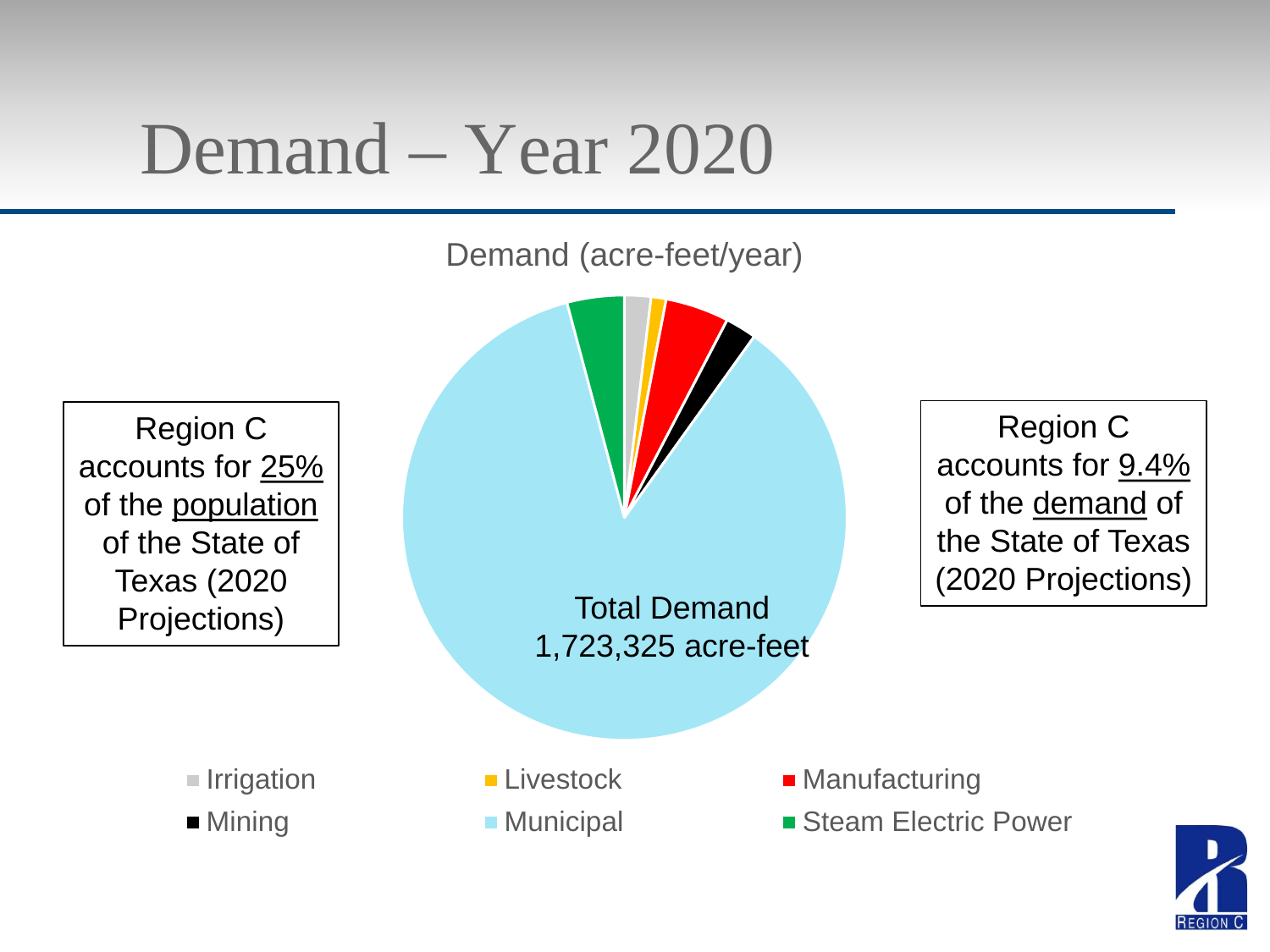#### 2020 Demand Comparison

- Region  $A 1,733,539$  af/y
- Region  $C 1,723,325$  af/y
- Region  $H 2,488,883$  af/y
- Region M  $-$  1,492,326 af/y (77% irrigation)
- Region  $O 3,710,638$  af/y (95% irrigation)

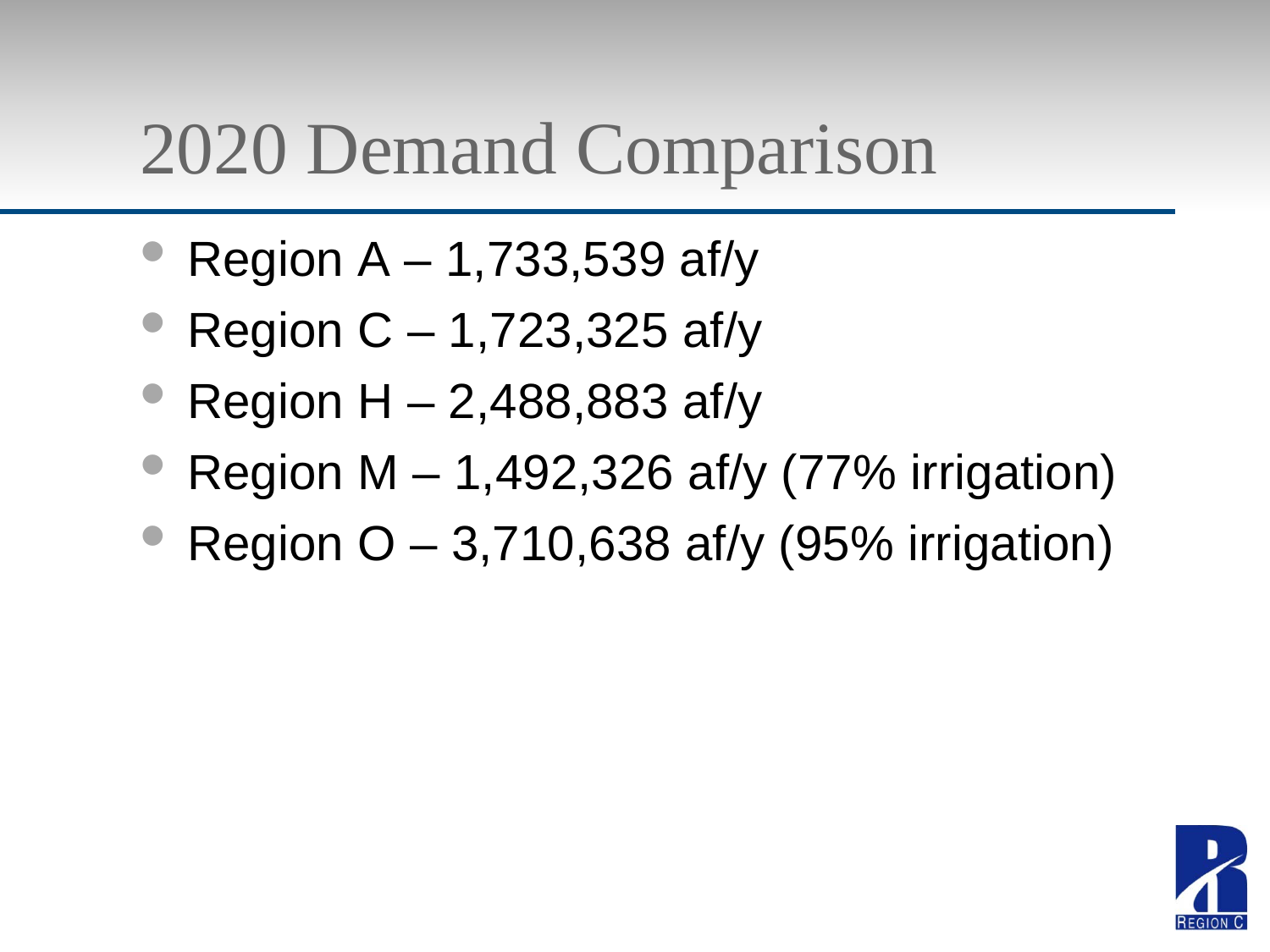## **Supplies**

- Surface water
	- **Reservoirs**
	- Run-of-river supplies
- Reuse
- Groundwater (Major and Minor Aquifers)
- Local Supplies
	- **Stock Ponds**
	- Other Groundwater (Undifferentiated Aquifers)

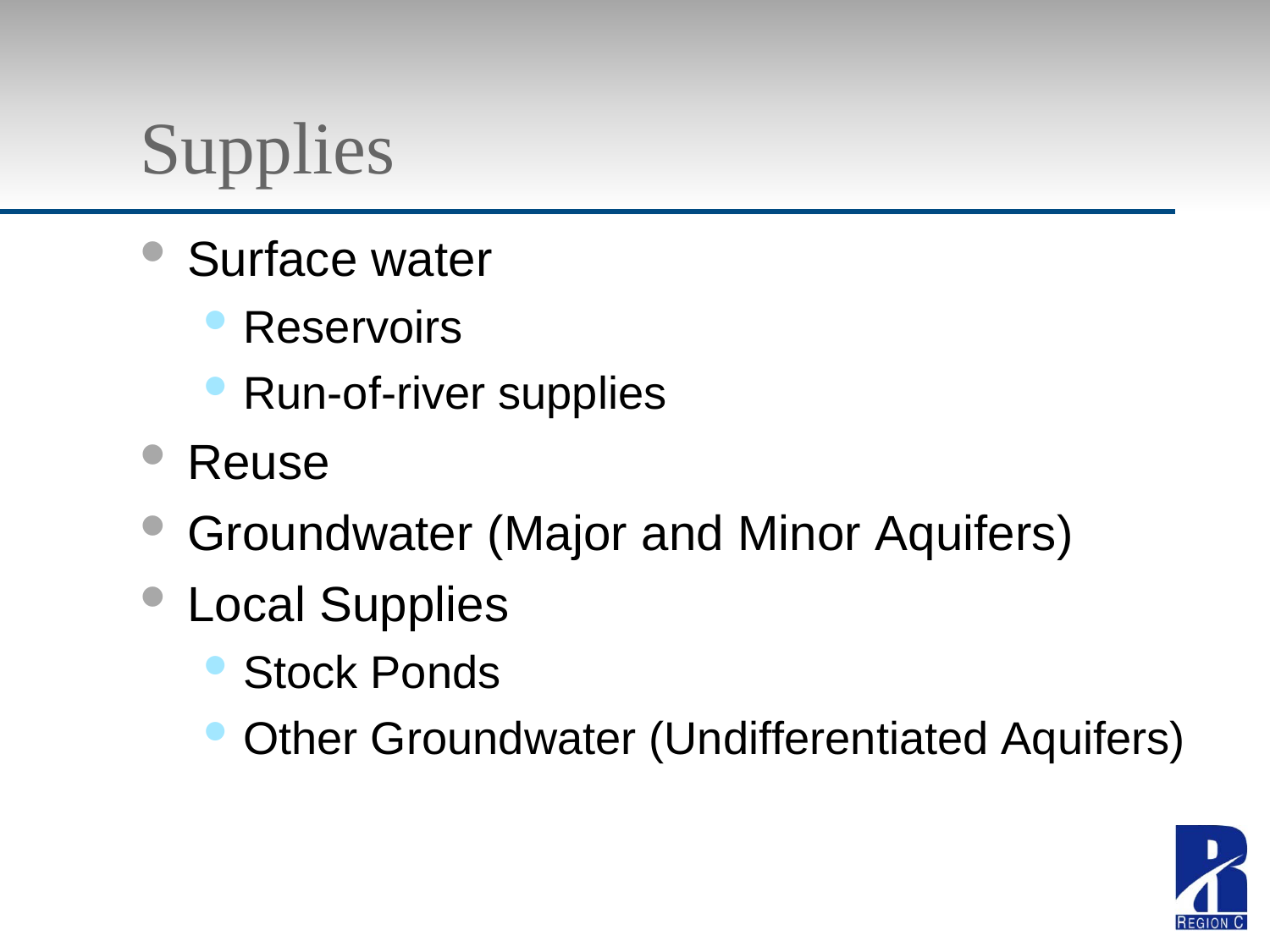



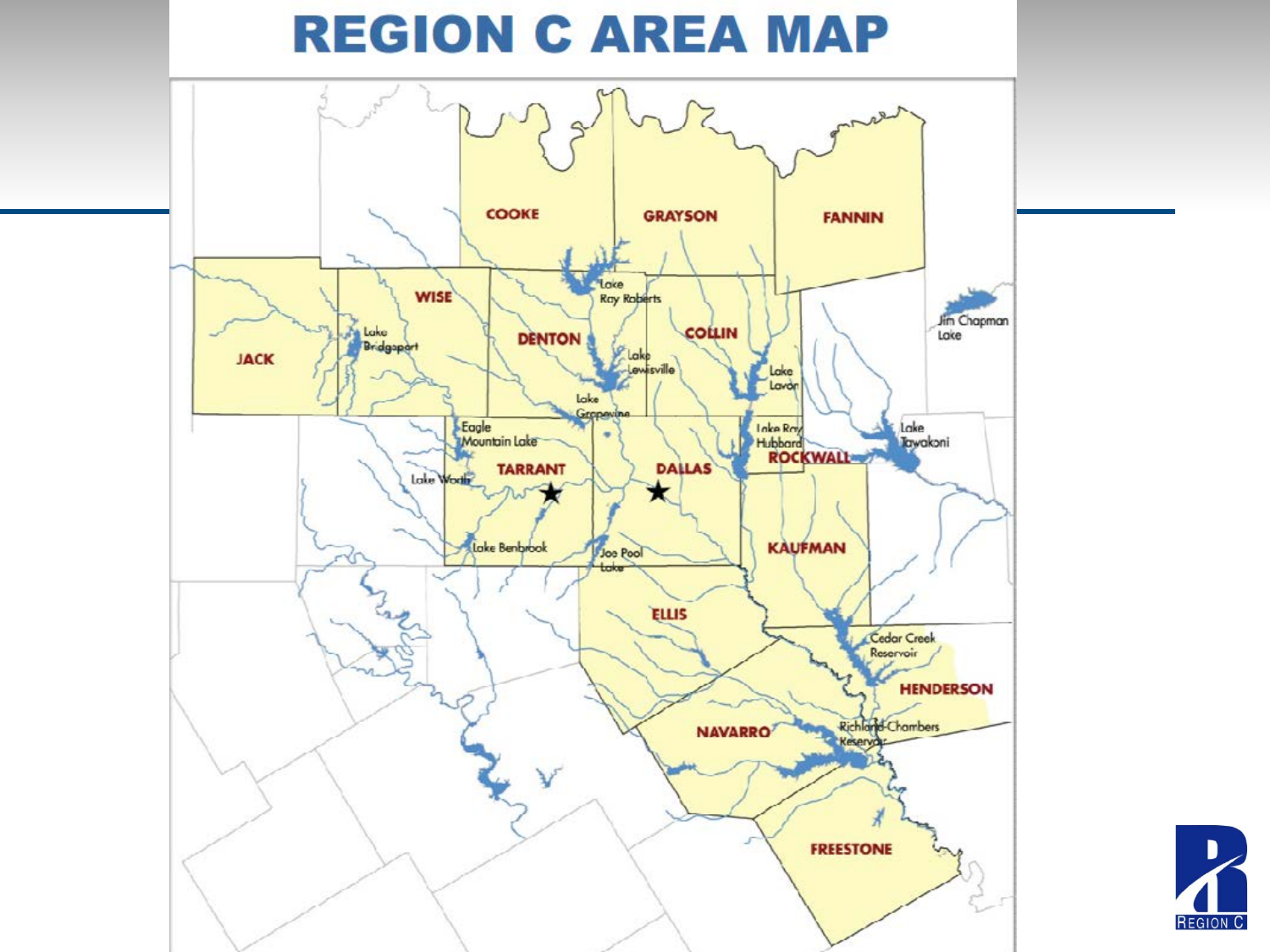#### Development of Needs



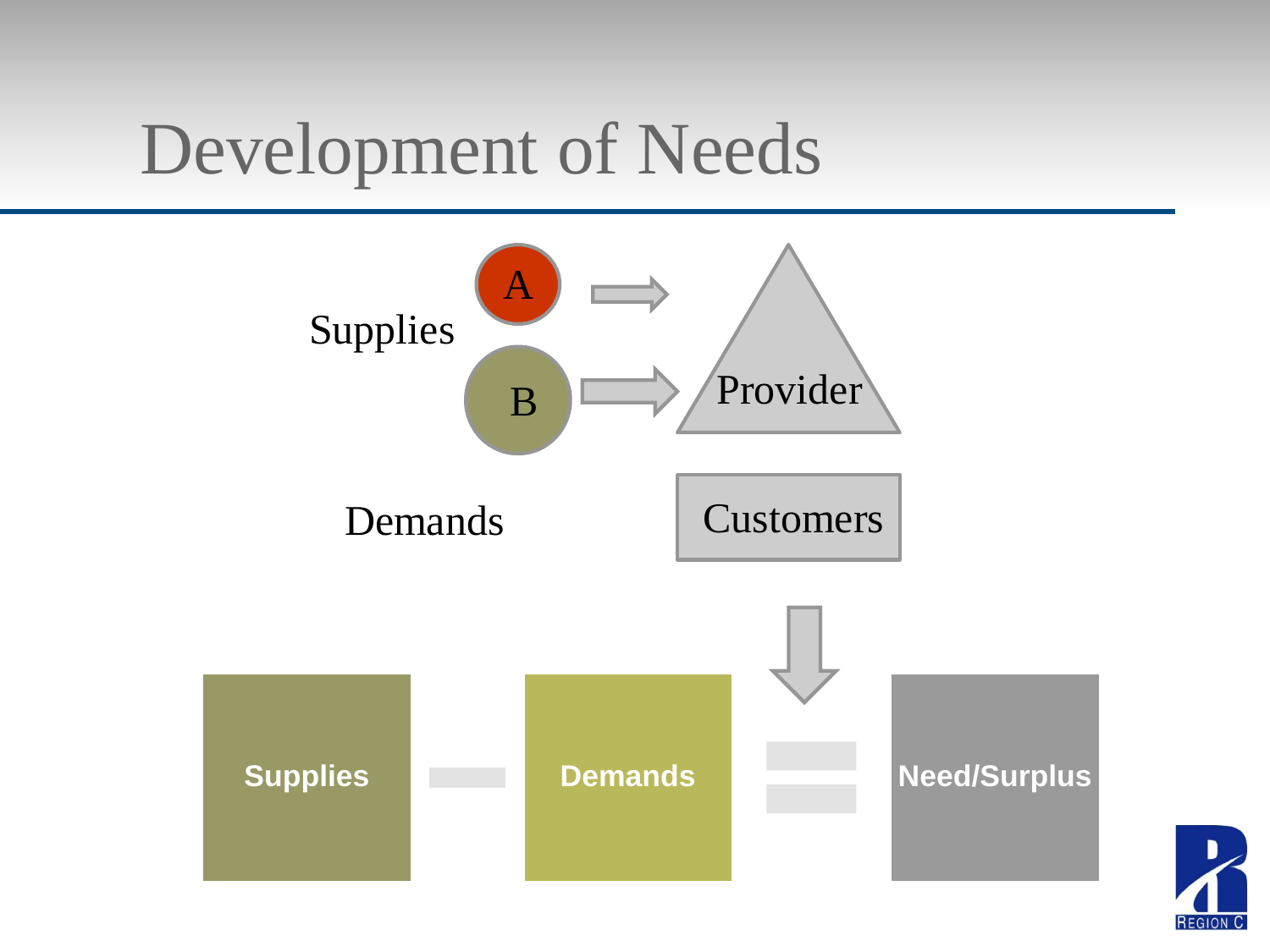#### Water Management Strategies

- Developed to meet a need
- Must consider conservation/ drought contingency
- Specific guidelines in evaluating
	- Quantity, cost, reliability
	- Environmental impacts
	- Impacts on natural resources, agriculture, water quality, others

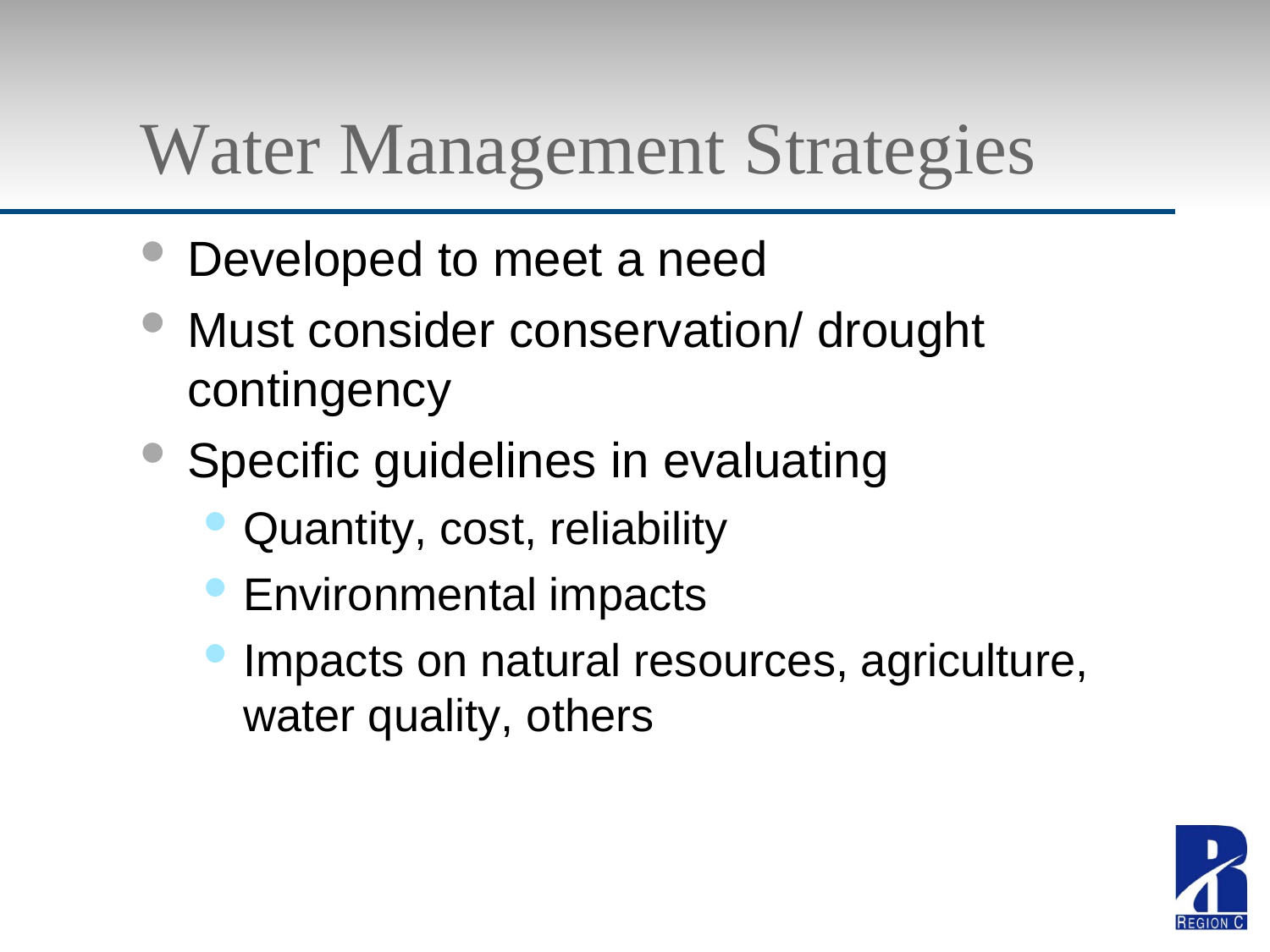#### Strategies

- Potentially feasible
- Recommended
- Alternate
- Regions are now required to prioritize recommended strategies based on a uniform scoring matrix

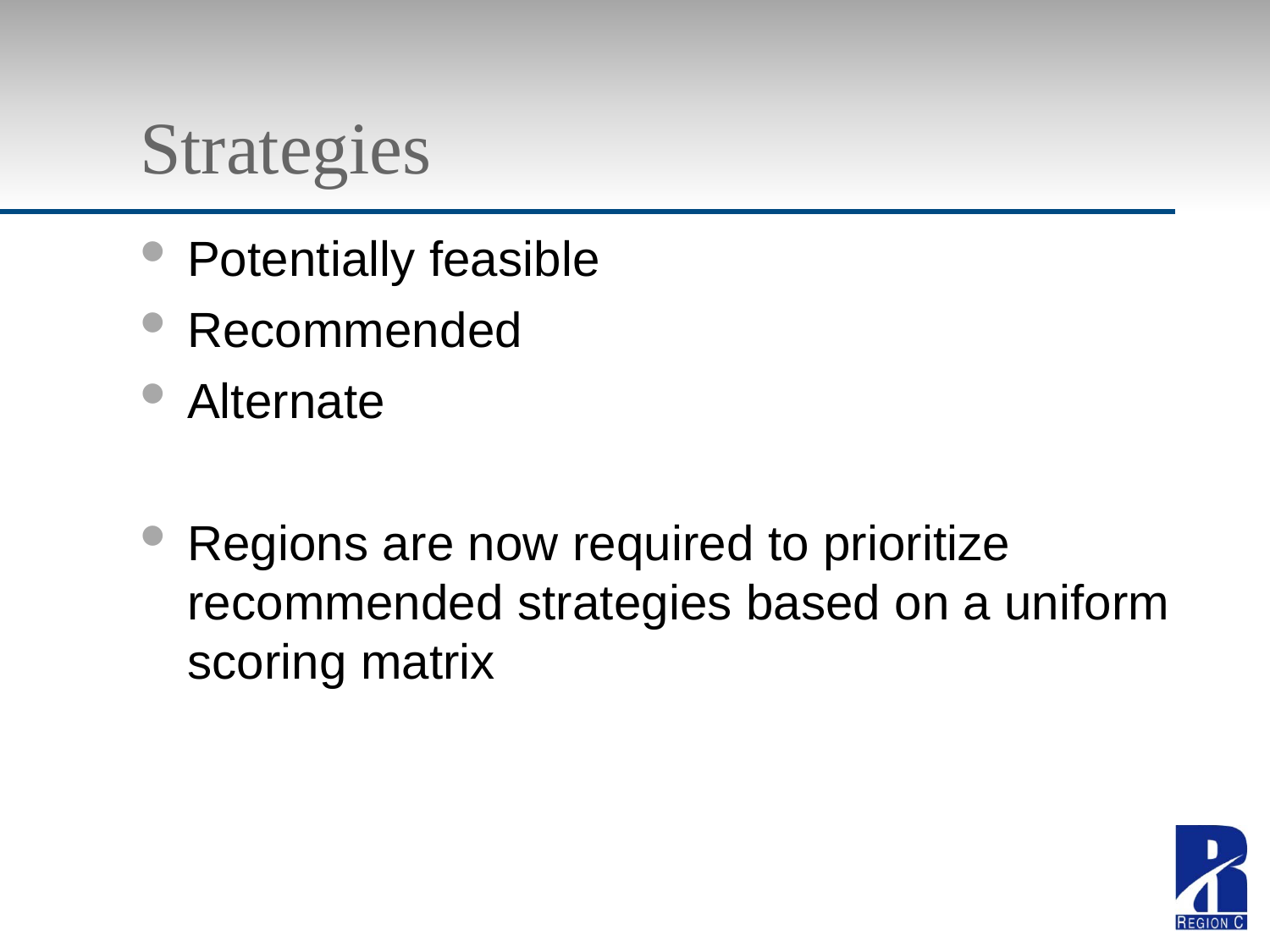## Water Management Strategy (WMS)

- **Conservation**
- Reuse
- Infrastructure Improvements
- Increase contract amounts with current supplier
- Connecting to existing supplies (groundwater, reservoirs, etc)
- New Groundwater Development
- **New Reservoir Development**

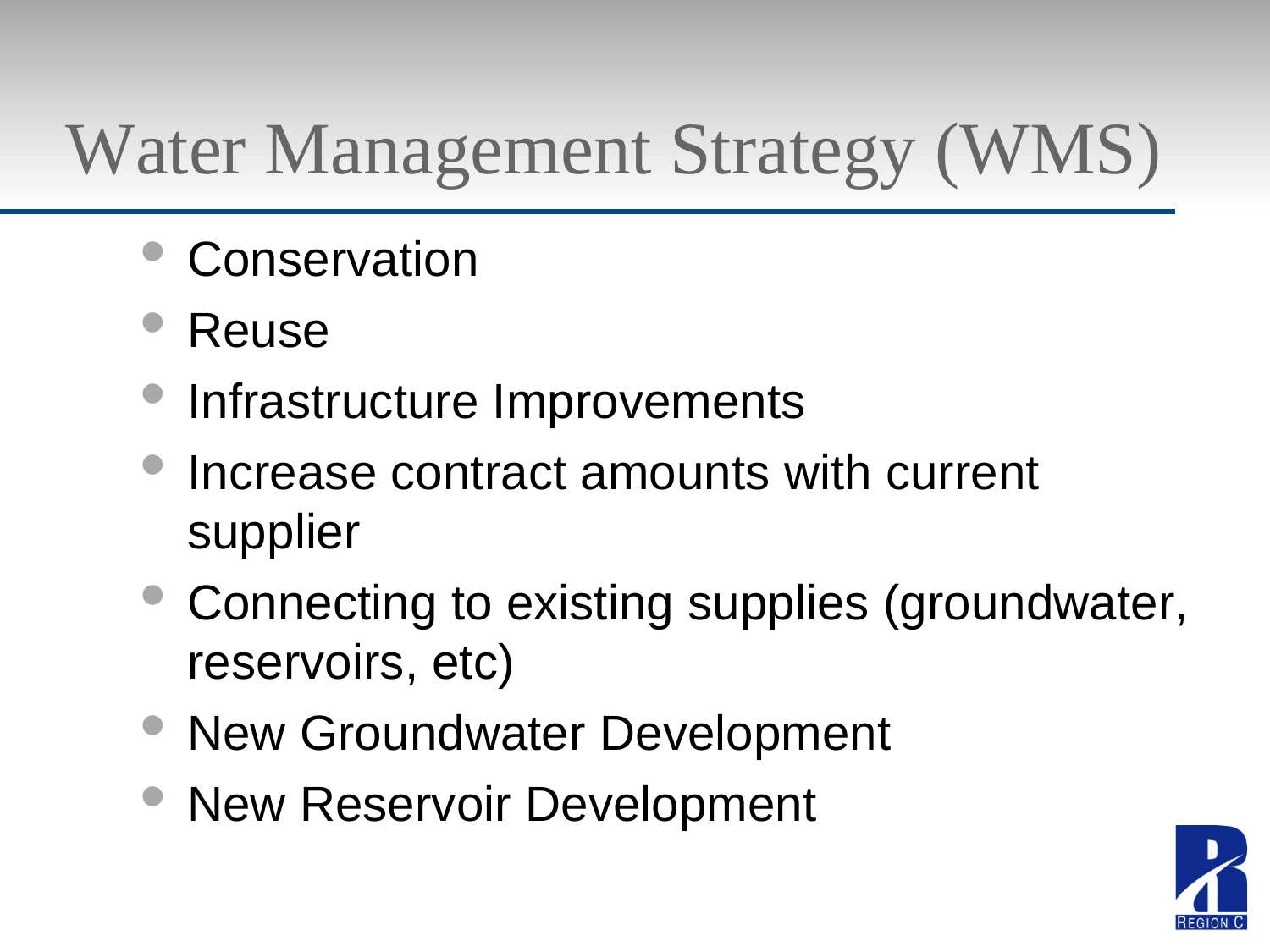#### Regional Water Plan

- Specific Chapters Required by TWDB
	- Demands, Supplies, Needs, Strategies
	- Overview of region
	- **Conservation**
	- Impacts of WMS
	- Long-term protection
	- Legislative recommendations
	- **Financing**
	- Public involvement
	- Drought Response (New)
	- Implementation (New)